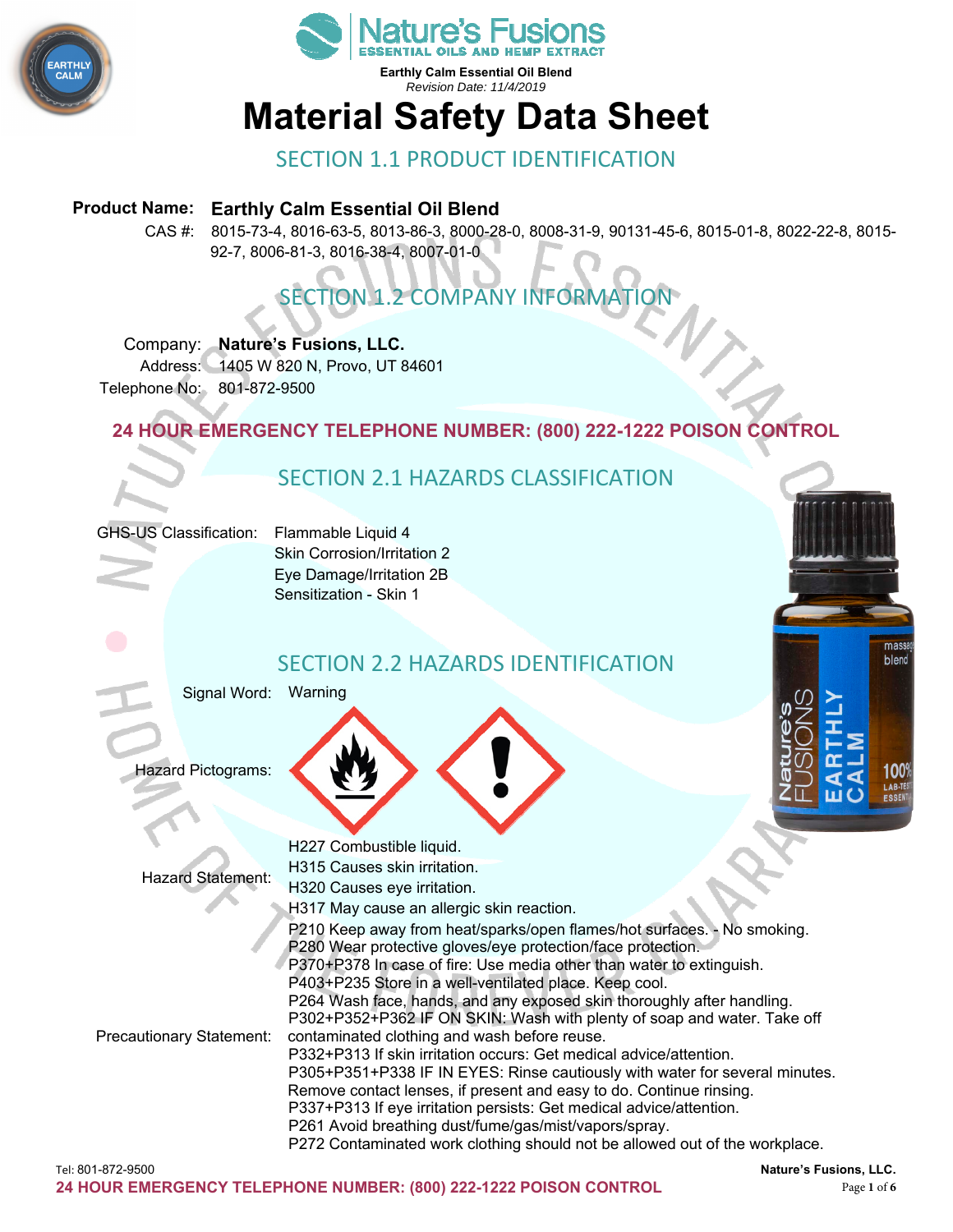



**Earthly Calm Essential Oil Blend**  *Revision Date: 11/4/2019*  P333+P313 If skin irritation or rash occurs: Get medical advice/attention. P363 Wash contaminated clothing before reuse. P501 Dispose of contents/container in accordance with local/regional/national/international regulations.

#### SECTION 2.3 OTHER HAZARDS INDENTIFICATION

Other Hazards: No additional information available.

# SECTION: 3. COMPOSITION / INFORMATION INGREDIENTS

| <b>Content</b>                  | CAS#       | EC#       | Concentration |
|---------------------------------|------------|-----------|---------------|
| <b>Basil Essential Oil</b>      | 8015-73-4  | 283-900-8 | 15% - 40%     |
| <b>Clary Sage Essential Oil</b> | 8016-63-5  | 283-911-8 | 10% - 35%     |
| <b>Cypress Essential Oil</b>    | 8013-86-3  | 283-626-9 | 5% - 25%      |
| Lavender Essential Oil          | 8000-28-0  | 289-995-2 | $5\% - 25\%$  |
| <b>Mandarin Essential Oil</b>   | 8008-31-9  | 284-521-0 | $5\% - 25\%$  |
| <b>Tarragon Essential Oil</b>   | 90131-45-6 | 290-356-5 | $5\% - 25\%$  |
| Marjoram Essential Oil          | 8015-01-8  | 282-004-4 | $1\% - 10\%$  |
| <b>Spikenard Essential Oil</b>  | 8022-22-8  | 290-089-4 | $1\% - 10\%$  |
| Roman Chamomile Essential Oil   | 8015-92-7  | 283-467-5 | $1\% - 10\%$  |
| Ylang Ylang #1 Essential Oil    | 8006-81-3  | Unknown   | $< 5\%$       |
|                                 |            |           |               |

\*\*Specified chemical identity and/or exact percentage of composition has been withheld as a trade secret. \*\*

#### SECTION 4.1 NECESSARY FIRST AID MEASURES

| Eye Contact: Rinse opened eye for several minutes under running water. If symptoms persist, consult a<br>doctor.    |  |  |
|---------------------------------------------------------------------------------------------------------------------|--|--|
| Inhalation: Attend to fresh air. In case of complaints seek medical attention.                                      |  |  |
| Ingestion: Call a doctor immediately. Drink plenty of water and provide fresh air.                                  |  |  |
| Immediately wash with water and soap and rinse thoroughly. Immediately rinse with water. If<br><b>Skin Contact:</b> |  |  |
| skin irritation continues, consult a doctor.                                                                        |  |  |
|                                                                                                                     |  |  |

### SECTION 4.2 SYMPTOMS

Eye Contact: Causes serious eye damage. Inhalation: May cause an allergic skin reaction. Ingestion: Swallowing a small quantity of this material will result in serious health hazard. May be fatal if swallowed and enters airways. Skin Contact: This product is corrosive. Causes skin irritation.

# SECTION 4.3 OTHER FIRST AID MEASURES

Medical Attention/Special Treatment: Treat symptomatically.

#### SECTION 5.1 EXTINGUISHING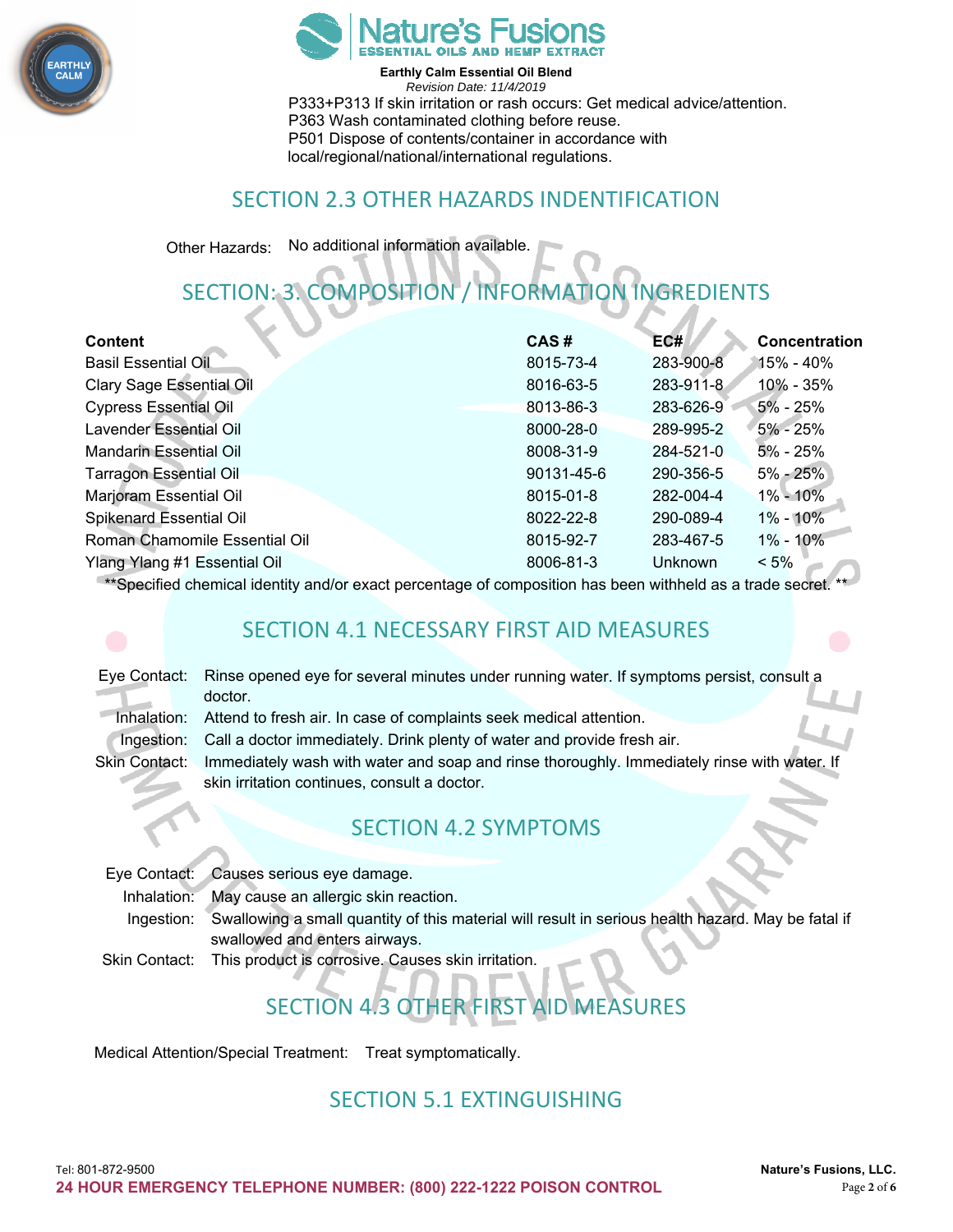



**Earthly Calm Essential Oil Blend**  *Revision Date: 11/4/2019*  Suitable Extinguishing media: CO2. Foam. Dry Chemical.

Unsuitable Extinguishing media: Water.

### SECTION 5.2 SPECIAL HAZARDS

Special Hazards Arising from Chemical: Fire hazard: Flammable liquid and vapor. Explosion hazard: May form flammable/explosive vapor-air mixture.

# SECTION 5.3 FIRE FIGHTING MEASURES

Firefighter Instructions: Use water spray or fog for cooling exposed containers. Exercise caution when fighting any chemical fire. Prevent fire fighting water from entering the environment.

Protection during firefighting: As in any fire, wear self-contained breathing apparatus pressuredemand, MSHA/NIOSH (approved or equivalent) and full protective gear.

# SECTION 6.1 ACCIDENTAL RELEASE MEASURES

Personal Precautions: Avoid contact with skin and eyes. Prevent from entering sewers, basements and workpits, or any place where its accumulation can be dangerous.

Protective equipment: Wear security glasses which protect from splashes. Environmental Precautions: Do not allow to enter canalization/waterways/groundwater. Inform

respective authorities in case of seepage into water course or sewage system.

# SECTION 6.2 ACCIDENTAL RELEASE CLEANING MEASURES

Methods and Material for Cleaning Up: Absorb with liquid-binding material (sand, diatomite, acid binders, universal binders, sawdust).

# SECTION 7.1 PRECAUTIONS FOR HANDLING

Precautions for handling: Avoid inhalation and contact with skin and eyes. Adopt best manual considerations when handling, carrying, and dispensing. Keep away from sources of heat and ignition. Provide appropriate exhaust ventilation at places where dust is formed. Wash after any contact, before breaks and meals, and at the end of the work period. No direct lighting, and no smoking. Contaminated clothing and shoes should be cleaned before re-use.

# SECTION 7.2 CONDITIONS FOR SAFE STORAGE

Conditions for safe storage: It is recommended that this material be stored in a cool, dry, well ventilated area, in tightly sealed, full containers. Keep receptacle tightly sealed.

# SECTION 8.1 EXPOSURE AND ENGINEERING CONTROLS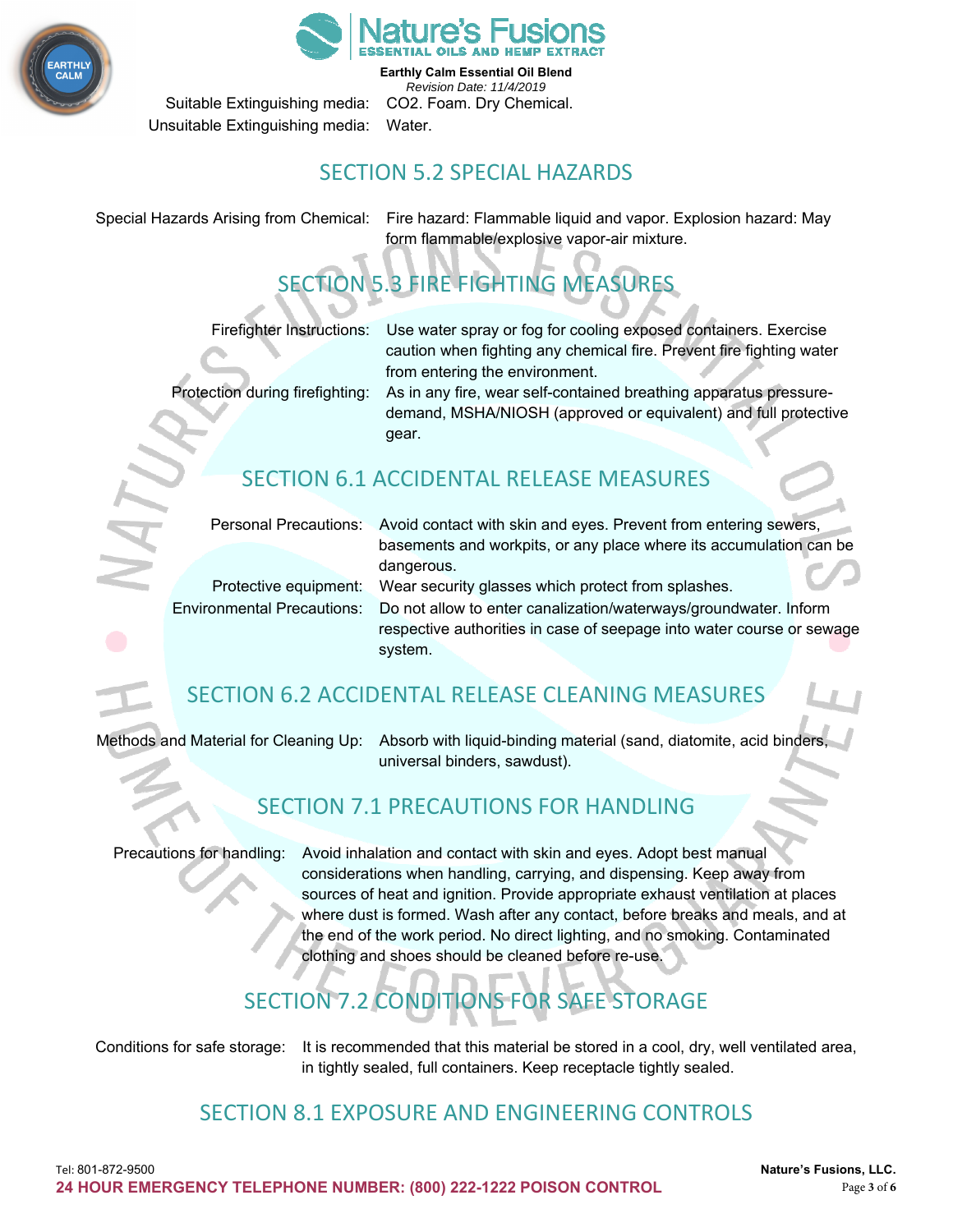



**Earthly Calm Essential Oil Blend** 

*Revision Date: 11/4/2019*  PEL, ACGIH, TLV exposure limit: No additional information available. Appropriate engineering controls: Showers. Eyewash stations. Ventilation systems.

#### SECTION 8.2 PERSONAL PROTECTION/EQUIPMENT

Eye/Face Protection: Tight sealing safety goggles. Hand Protection: Wear protective gloves. Skin and Body Protection: Wear suitable protective clothing. Respiratory Protection: In case of brief exposure or low pollution use respiratory filter device. In case of intensive or longer exposure use respiratory protective device that is independent of circulating air. Environmental Exposure Control: No additional information available.

# SECTION 8.3 ADDITIONAL INFORMATION

Other: Do not eat, drink or smoke when using this product. Regular cleaning of equipment, work area and clothing is recommended. Handle in accordance with good industrial hygiene and safety practice. Wear suitable gloves and eye/face protection. Avoid breathing (dust, vapor, mist, gas).

# SECTION 9.1 PHYSICAL PROPERTIES

Appearance: Yellow to gold liquid. Odor: Floral with herbaceous undertone and slight clitrus notes. Odor Threshold: No data available. Physical State: Liquid.

# SECTION 9.2 CHEMICAL PROPERTIES

pH: No data available. Melting Point/Freezing Point: No data available. Boiling Point: No data available. Flash Point: 68.8° C Evaporation Rate: No data available. Flammability (solid, gas): No data available. Explosive limits: No data available. Vapor Pressure: No data available. Vapor Density: No data available. Specific Gravity: 0.850 - 0.960 @ 20° C (68° F) Solubility: Soluble in alcohol and oils. Insoluble in water. Partition coefficient: No data available. (n-octanol/water) Autoignition Temp: No data available. Decomposition Temp: No data available. Viscosity: No data available.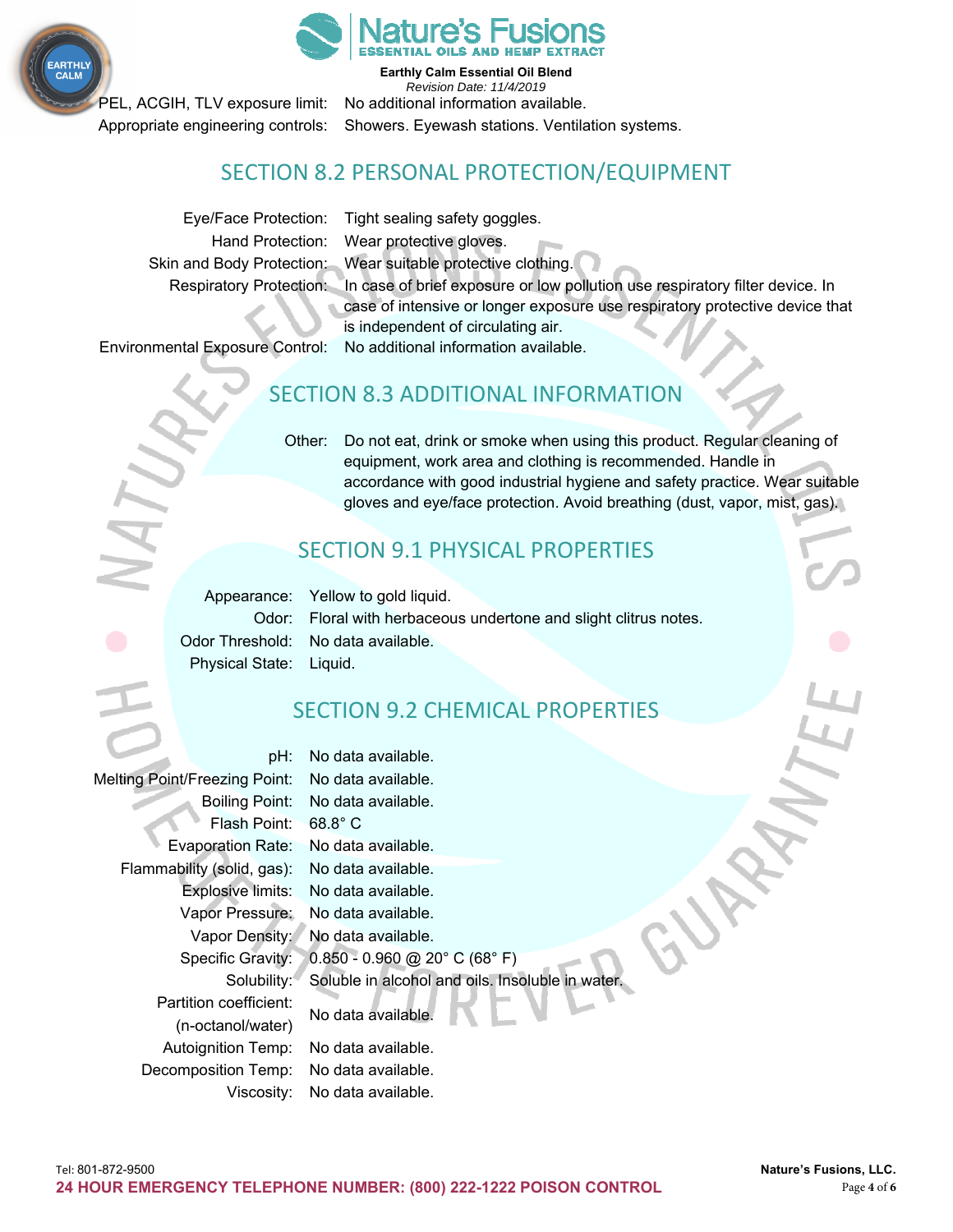



Reactivity: A fire will often produce a thick black smoke. Do not breathe smoke. Chemical Stability: Flammable liquid and vapor. May form flammable/explosive vapor-air mixture. Hazardous Reactions: Formation of explosive gas mixture with air possible. In case of unpropitious storing conditions (air admission, heat accumulation) self-ignition is possible for moistened solids (e.g. cloth, pulp, filter panels, binder). Incompatible Materials: Strong acids and oxidizing agents.

Hazardous Combustion

Carbon monoxide. Carbon dioxide. May release flammable gases. or Decomposition Products:

# SECTION 11.1 ROUTES OF EXPOSURE

Inhalation: May cause an allergic skin reaction. Skin Contact: Irritant to skin and mucous membranes. Eye Contact: Causes serious eye irritaiton. Ingestion: Harmful if ingested; can cause nausea, vomiting, diarrhea & abdominal pain.

# SECTION 11.2 RELATED SYMPTOMS

|  | Inhalation: Refer to section 4.2   |
|--|------------------------------------|
|  | Skin Contact: Refer to section 4.2 |
|  | Eye Contact: Refer to section 4.2  |
|  | Ingestion: Refer to section 4.2    |

# SECTION 11.3 OTHER TOXICOLOGICAL INFORMATION

Delayed/Chronic Effects: May cause allergic reactions on skin, may result in difficulty breathing. Toxicity: No additional information available. Carcinogenic: Not Carcinogenic.

# SECTION 12.1 ECOLOGICAL INFORMATION

Eco-toxicity: Toxic to aquatic life with long lasting effects. Persistence and Degradability: May cause long-term adverse effects in the environment. Bio-accumulative: No additional information available. Mobility in Soil: No additional information available.

# SECTION 12.2 OTHER ECOLOGICAL INFORMA

Other Adverse Effects: Also poisonous for fish and plankton in water bodies. May cause long-term adverse effects in the aquatic environment. Very toxic for aquatic organisms. Avoid release to the environment.

#### SECTION 13. DISPOSAL CONSIDERATION

Waste Disposal Method: Must not be disposed together with household garbage.